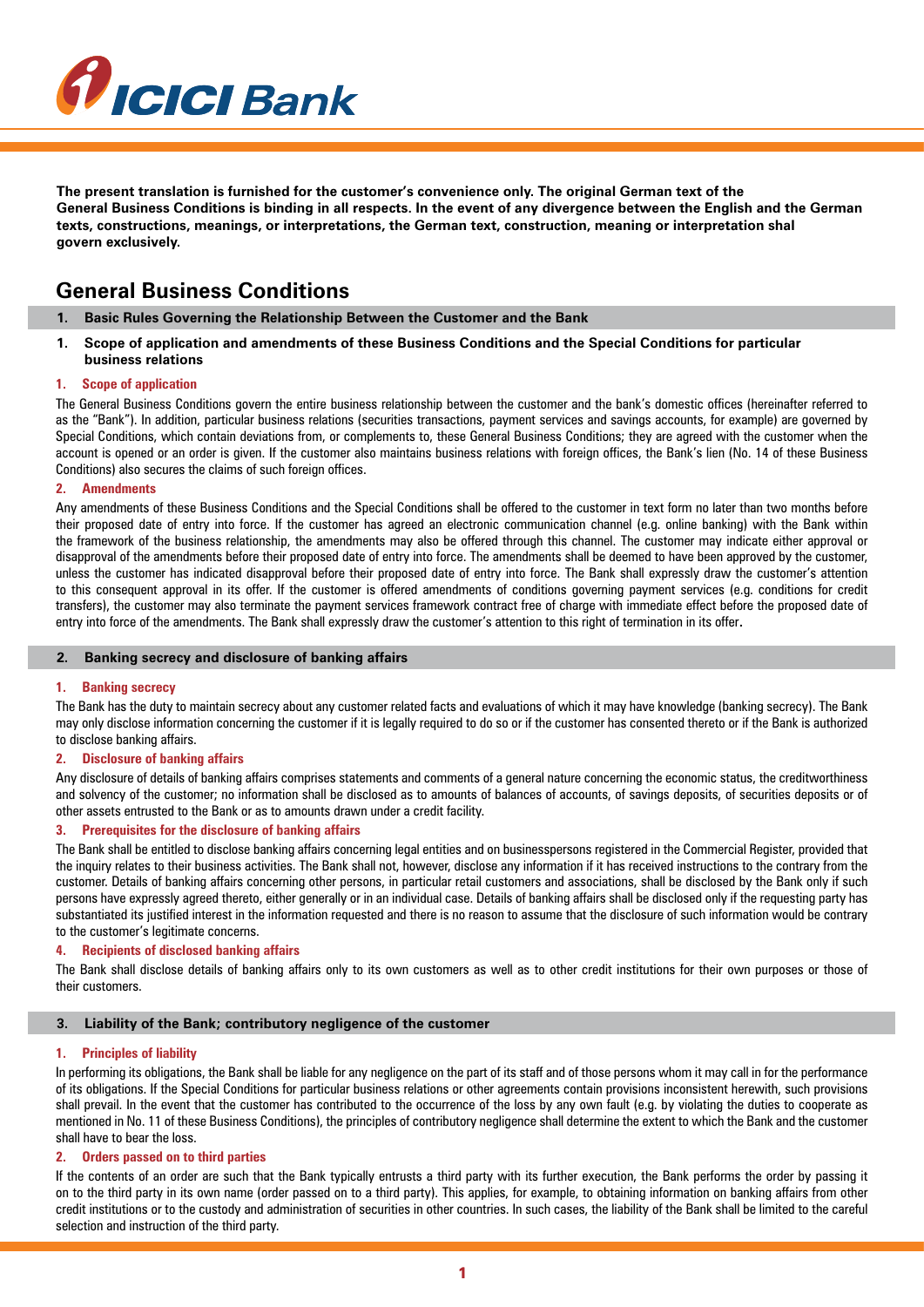

## **3. Disturbance of business**

The Bank shall not be liable for any losses caused by force majeure, riot, war or natural events or due to other occurrences for which the Bank is not responsible (e.g. strike, lockout, traffic holdups, administrative acts of domestic or foreign high authorities).

## **4. Set-off limitations on the part of the customer who is not a consumer**

A nonconsumer customer may only set off claims against those of the Bank if the customer's claims are undisputed or have been confirmed by a final court decision. This setoff limitation shall not apply to any claim for which offsetting is invoked by the client that has its legal basis in a loan or financial support pursuant to Sections 513 and 491-512 of the German Civil Code [BGB].

## **5. Right of disposal upon the death of the customer**

Upon the death of the customer, any person who approaches the Bank claiming to be the customer's legal successor shall be required to furnish suitable proof to the Bank of their entitlement under inheritance law. If an official or certified copy of the testamentary disposition (last will or contract of inheritance) together with the relevant record of probate proceedings is presented to the Bank, the Bank may consider any person designated therein as heir or execu tor as the entitled person, allow this person to dispose of any assets and, in particular, make payment or delivery to this person, thereby discharging its obligations. This shall not apply if the Bank is aware that the person designated therein is not entitled to dispose (e.g. following challenge or invalidity of the will) or if this has not come to the knowledge of the Bank due to its own negligence.

#### **6. Applicable law and place of jurisdiction for customers who are businesspersons or public-law entities**

## **1. Applicability of German law**

German law shall apply to the business relationship between the customer and the Bank.

## **2. Place of jurisdiction for domestic customers**

If the customer is a businessperson and if the business relation in dispute is attributable to the conducting of such businessperson's trade, the Bank may sue such customer before the court having jurisdiction for the bank office keeping the account or before any other competent court; the same applies to legal entities under public law and separate funds under public law. The Bank itself may be sued by such customers only before the court having jurisdiction for the bank office keeping the account.

## **3. Place of jurisdiction for foreign customers**

The agreement upon the place of jurisdiction shall also apply to customers who conduct a comparable trade or business abroad and to foreign institutions which are comparable with domestic legal entities under public law or a domestic separate fund under public law.

# **Keeping of Accounts**

## **7. Periodic balance statements for current accounts**

#### **1. Issue of periodic balance statements**

Unless otherwise agreed, the Bank shall issue a periodic balance statement for a current account at the end of each calendar quarter, thereby clearing the claims accrued by both parties during this period (including interest and charges imposed by the Bank). The Bank may charge interest on the balance arising therefrom in accordance with No. 12 of these Business Conditions or any other agreements entered into with the customer.

#### **2. Time allowed for objections; approval by silence**

Any objections a customer may have concerning the incorrectness or incompleteness of a periodic balance statement must be raised not later than six weeks after its receipt; if the objections are made in text form, it is sufficient to dispatch these within the period of six weeks. Failure to make objections in due time shall be considered as approval. When issuing the periodic balance statement, the Bank shall expressly draw the customer's attention to this consequence. The customer may demand a correction of the periodic balance statement even after expiry of this period, but must then prove that the account was either wrongly debited or mistakenly not credited.

## **8. Reverse entries and correction entries made by the Bank**

#### **1. Prior to issuing a periodic balance statement**

Incorrect credit entries on current accounts (e.g. due to a wrong account number) may be reversed by the Bank through a debit entry prior to the issue of the next periodic balance statement to the extent that the Bank has a repayment claim against the customer (reverse entry); in this case, the customer may not object to the debit entry on the grounds that a disposal of an amount equivalent to the credit entry has already been made.

## **2. After issuing a periodic balance statement**

If the Bank ascertains an incorrect credit entry after a periodic balance statement has been issued and if the Bank has a repayment claim against the customer, it shall debit the account of the customer with the amount of its claim (correction entry). If the customer objects to the correction entry, the Bank shall recredit the account with the amount in dispute and assert its repayment claim separately.

#### **3. Notification to the customer; calculation of interest**

The Bank shall immediately notify the customer of any reverse entries and correction entries made. With respect to the calculation of interest, the Bank shall effect the entries retroactively as of the day on which the incorrect entry was made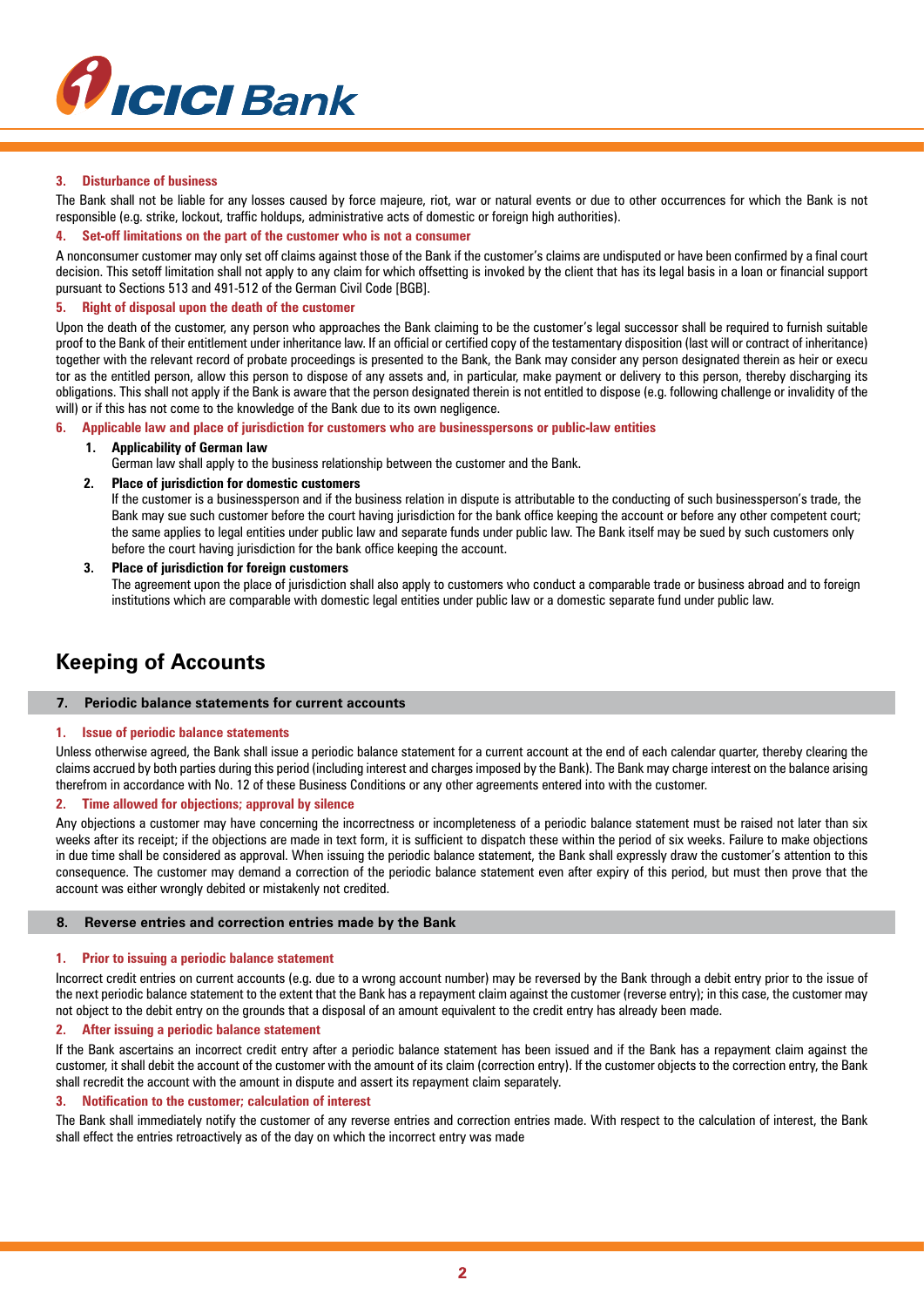

## **9. Collection orders**

## **1. Conditional credit entries effected upon presentation of documents**

If the Bank credits the countervalue of cheques and direct debits prior to their payment, this is done on condition of payment, even if these items are payable at the Bank itself. If the customer surrenders other items, instructing the Bank to collect an amount due from a debtor (e.g. interest coupons), and if the Bank effects a credit entry for such amount, this is done under the reserve that the Bank shall obtain the amount. This reserve shall also apply if the cheques, direct debits and other items are payable at the Bank itself. If cheques or direct debits are not paid or if the Bank does not obtain the amount under the collection order, the Bank shall cancel the conditional credit entry regardless of whether or not a periodic balance statement has been issued in the meantime.

#### **2. Payment of direct debits and of cheques made out by the customer**

Direct debits and cheques shall be deemed to have been paid, unless the debit entry is cancelled prior to the end of the second bank working day1 – in the case of SEPA business-to-business (B2B) direct debits, prior to the end of the third bank working day after it was made. Cheques payable in cash shall be deemed to have been paid once their amount has been paid to the presenting party. Cheques shall also be deemed to have been paid as soon as the Bank dispatches an advice of payment. Cheques presented through the clearing office of the Bundesbank shall be deemed to have been paid, unless they are returned by the time stipulated by the Bundesbank.

#### **10. Foreign currency transactions and risks inherent in foreign currency accounts**

#### **1. Execution of orders relating to foreign currency accounts**

Foreign currency accounts of the customer serve to effect the cashless settlement of payments to and disposals by the customer in foreign currency. Disposals of credit balances on foreign currency accounts (e.g. by means of credit transfers to the debit of the foreign currency credit balance) are settled through or by banks in the home country of the currency, unless the Bank executes them entirely within its own organisation.

#### **2. Credit entries for foreign currency transactions with the Customer**

If the Bank concludes a transaction with the customer (e.g. a forward exchange transaction) under which it owes the provision of an amount in a foreign currency, it shall discharge its foreign currency obligation by crediting the account of the customer in the respective currency, unless otherwise agreed.

#### **3. Temporary limitation of performance by the Bank**

The Bank's duty to execute a disposal order to the debit of a foreign currency credit balance (paragraph 1) or to discharge a foreign currency obligation (paragraph 2) shall be suspended to the extent that and for as long as the Bank cannot or can only restrictedly dispose of the currency in which the foreign currency credit balance or the obligation is denominated, due to political measures or events in the country of the respective currency. To the extent that and for as long as such measures or events persist, the Bank is not obligated either to perform at some other place outside the country of the respective currency, in some other currency (including euros) or by providing cash. However, the Bank's duty to execute a disposal order to the debit of a foreign currency credit balance shall not be suspended if the Bank can execute it entirely within its own organisation. The right of the customer and of the Bank to set off mutual claims due in the same currency against each other shall not be affected by the above provisions.

#### **4. Exchange rate**

The exchange rate for foreign currency transactions shall be determined on the basis of the "List of Prices and Services" (Preisund Leistungsverzeichnis). Payment services shall be governed in addition by the payment services framework contract.

# **Duties of the Customer to Cooperate**

#### **11. Duties of the customer to cooperate**

#### **1. Notification of changes**

A proper settlement of business requires that the customer notify the Bank without delay of any changes in the customer's name and address, as well as the termination of, or amendment to, any powers of representation towards the Bank conferred to any person (in particular, a power of attorney). This notification duty also exists where the powers of representation are recorded in a public register (e.g. the Commercial Register) and any termination thereof or any amendments thereto are entered in that register. Additional statutory notification requirements, resulting from the German Money Laundering Act (Geldwäschegesetz) in particular, may apply.

## **2. Clarity of orders**

Orders must unequivocally show their contents. Orders that are not worded clearly may lead to queries, which may result in delays. In particular, when giving orders, the customer must ensure that the information the customer provides, particulary the domestic account number and bank code number ("Bankleitzahl") or IBAN2 and BIC3 and the currency, are complete and correct. Amendments, confirmations or repetitions of orders must be designated as such.

## **3. Special reference to urgency in connection with the execution of an order**

If the customer feels that an order requires particularly prompt execution, the customer shall notify the Bank of this fact separately. For orders issued on a printed form, this must be done separately from the form.

## **4. Examination of, and objections to, notification received from the Bank**

The customer must immediately examine account statements, securities contract notes, statements of securities holdings and earnings, other statements, advices of execution of orders, as well as information on expected payments and consignments (advices), as to their correctness and completeness and immediately raise any objections relating thereto.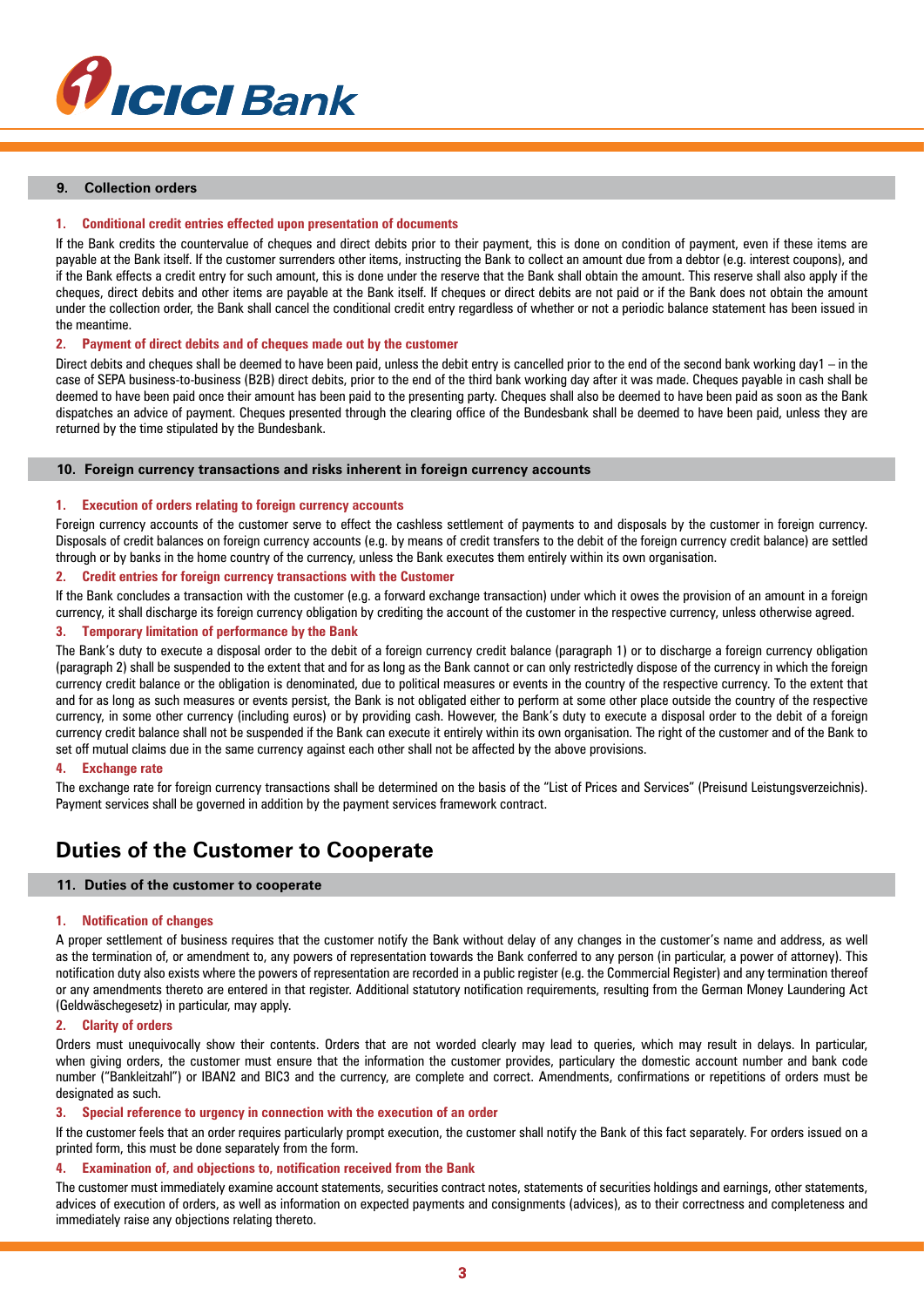

## **5. Notice to the Bank in case of non-receipt of statements**

The customer must notify the Bank immediately if periodic balance statements and statements of securities holdings are not received. The duty to notify the Bank also exists if other advices expected by the customer are not received (e.g. securities contract notes, account statements after execution of customer orders or regarding payments expected by the customer).

# **Cost of Bank Services**

#### **12. Interest, charges and expenses**

## **1. Interest and charges in business with consumers**

The amount of interest and charges for the customary services which the Bank provides to consumers, including the amount of any payments in addition to the remuneration agreed for the principal service, is set out in the "Price Display – Standard rates for retail banking" (Preisaushang – Regelsätze im standardisierten Privatkundengeschäft) and the "List of Prices and Services" (Preisund Leistungsverzeichnis).

If a customer makes use of a service included therein, and unless otherwise agreed between the Bank and the customer, the interest and charges stated in the then valid Price Display or "List of Prices and Services" are applicable.

Any agreement that concerns a payment made by the consumer in addition to the remuneration agreed for the principal service must be expressly concluded by the Bank with the consumer, even if such payment is stated in the Price Display or the "List of Prices and Services".

Unless otherwise agreed, the charges for any services not included in the Price Display or the "List of Prices and Services" which are provided following the instructions of the customer and which can, in the given circumstances, only be expected to be provided against remuneration, shall be governed by the relevant statutory provisions.

## **2. Interest and charges in business with customers who are not consumers**

The amount of interest and charges for the customary banking services which the Bank provides to customers who are not consumers is set out in the "Price Display – Standard rates for retail banking" (Preisaushang – Regelsätze im standardisierten Privatkundengeschäft) and the "List of Prices and Services" (Preisund Leistungsverzeichnis), provided that the Price Display and the "List of Prices and Services" include customary banking services to customers who are not consumers (e.g. business customers). If a customer who is not a consumer makes use of a service included therein, and unless otherwise agreed between the Bank and the customer, the interest and charges stated in the then valid Price Display or "List of Prices and Services" are applicable.

Otherwise, in the absence of any other agreement or conflict with statutory provisions, the Bank shall determine the amount of interest and charges at its reasonable discretion (Section 315 of the German Civil Code [Bürgerliches Gesetzbuch – BGB]).

#### **3. Non-chargeable service**

The Bank shall not charge for any service which it is required to provide by law or pursuant to a contractual accessory obligation or which it performs in its own interest, unless such charge is legally permissible and levied in accordance with the relevant statutory provisions.

#### **4. Changes in interest rates; right of termination by the customer in the event of an increase**

In the case of variable interest rate loans, the interest rate shall be adjusted in accordance with the terms of the respective loan agreement. The Bank shall notify the customer of any interest rate adjustments. If the interest rate is increased, the customer may, unless otherwise agreed, terminate the loan agreement affected thereby with immediate effect within six weeks from notification of the change. If the customer terminates the loan agreement, any such increased interest rate shall not be applied to the terminated loan agreement. The Bank shall allow a reasonable period of time for settlement.

## **5. Changes in charges for services typically used on a permanent basis**

Changes in charges for banking services which are typically used by customers within the framework of the business relationship on a permanent basis (e.g. account/securities account management) shall be offered to the customer in text form no later than two months before their proposed date of entry into force. If the customer has agreed an electronic communication channel (e.g. online banking) with the Bank within the framework of the business relationship, the changes may also be offered through this channel.

The customer may indicate either approval or disapproval of the changes before their proposed date of entry into force. The changes shall be deemed to have been approved by the customer, unless the customer has indicated disapproval before their proposed date of entry into force. The Bank shall expressly draw the customer's attention to this consequent approval in its offer. If the customer is offered the changes, the customer may also terminate the agreement affected by the changes free of charge with immediate effect before the proposed date of entry into force of the changes. The Bank shall expressly draw the customer's attention to this right of termination in its offer. If the customer terminates the agreement, the adjusted charge shall not be applied to the terminated agreement.

The aforementioned arrangement shall only apply to consumers if the Bank intends to adjust the charges for principal services which are typically used by consumers within the framework of the business relationship on a permanent basis. Any agreement on the adjustment of a charge that concerns a payment made by the consumer in addition to the remuneration agreed for the principal service must be expressly concluded by the Bank with the consumer.

#### **6. Reimbursement of expenses**

Any entitlement by the Bank to reimbursement of expenses shall be governed by the applicable statutory provisions.

## **7. Special arrangements for consumer loan agreements and payment services contracts with consumers for payments**

The interest and costs (charges, out-of-pocket expenses) for consumer loan agreements and payment services contracts with consumers for payments shall be determined by the relevant contractual arrangements and Special Conditions as well as the additional statutory provisions. Changes in charges for payment services framework contracts (e.g. current account agreements) shall be governed by paragraph 5.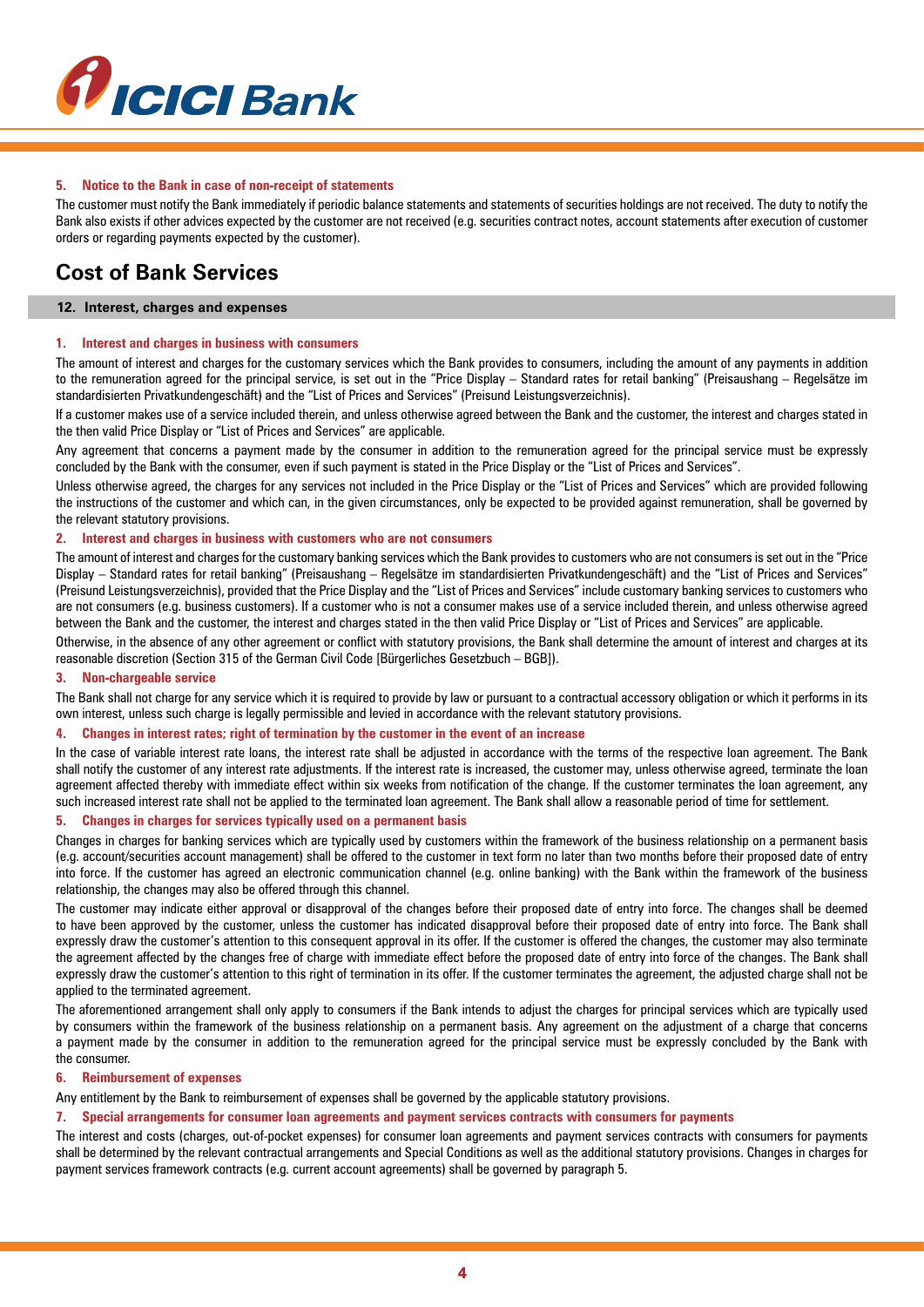

# **Security for the Bank's Claims Against the Customer**

## **13. Providing or increasing security**

## **1. Right of the Bank to request security**

The Bank may demand that the customer provide the usual forms of security for any claims that may arise from the banking relationship, even if such claims are conditional (e.g. indemnity for amounts paid under a guarantee issued on behalf of the customer). If the customer has assumed a liability for another customer's obligations towards the Bank (e.g. as a surety), the Bank is, however, not entitled to demand that security be provided or increased for the debt resulting from such liability incurred before the maturity of the debt.

## **2. Changes in the risk**

If the Bank, upon the creation of claims against the customer, has initially dispensed wholly or partly with demanding that security be provided or increased, it may nonetheless make such a demand at a later time, provided, however, that circumstances occur or become known which justify a higher risk assessment of the claims against the customer. This may, in particular, be the case if

- the economic status of the customer has changed or threatens to change in a negative manner or
- the value of the existing security has deteriorated or threatens to deteriorate.

The Bank has no right to demand security if it has been expressly agreed that the customer either does not have to provide any security or must only provide that security which has been specified. For consumer loan agreements, the Bank is entitled to demand that security be provided or increased only to the extent that such security is mentioned in the loan agreement. When, however, the net loan amount exceeds EUR 75,000, the Bank may demand that security be provided or increased even if a consumer loan agreement or a general consumer loan agreement within the meaning of Section 491 (2) of the German Civil Code which is concluded, in the former case, before 21 March 2016 and, in the latter case, from 21 March 2016 does not contain any or any exhaustive indications as to security.

## **3. Setting a period of time for providing or increasing security**

The Bank shall allow a reasonable period of time for providing or increasing security. If the Bank intends to make use of its right of termination without notice according to No. 19 (3) of these Business Conditions should the customer fail to comply with the obligation to provide or increase security within such period, it shall draw the customer's attention to this consequence before doing so.

## **14. Lien in favour of the Bank**

#### **1. Agreement on the lien**

The customer and the Bank agree that the Bank acquires a lien on the securities and chattels which, within the scope of banking business, have come or may come into the possession of a domestic office of the Bank. The Bank also acquires a lien on any claims which the customer has or may in future have against the Bank arising from the banking relationship (e.g. credit balances).

## **2. Secured claims**

The lien serves to secure all existing, future and contingent claims arising from the banking relationship which the Bank with all its domestic and foreign offices is entitled to against the customer. If the customer has assumed liability for another customer's obligations towards the Bank (e.g. as a surety), the lien shall not secure the debt resulting from the liability incurred before the maturity of the debt.

## **3. Exemptions from the lien**

If funds or other assets come into the power of disposal of the Bank under the reserve that they may only be used for a specified purpose (e.g. deposit of cash for payment of a bill of exchange), the Bank's lien does not extend to these assets. The same applies to shares issued by the Bank itself (own shares) and to securities which the Bank keeps in custody abroad for the customer's account. Moreover, the lien extends neither to the profitparticipation rights/ profitparticipation certificates (Genussrechte/Genussscheine) issued by the Bank itself nor to the Bank's securitised and nonsecuritised subordinated liabilities.

#### **4. Interest and dividend coupons**

If securities are subject to the Bank's lien, the customer is not entitled to demand the delivery of the interest and dividend coupons pertaining to such securities.

## **15. Security interests in the case of items for collection and discounted bills of exchange**

## **1. Transfer of ownership by way of security**

The Bank acquires ownership by way of security of any cheques and bills of exchange deposited for collection at the time such items are deposited. The Bank acquires absolute ownership of discounted bills of exchange at the time of the purchase of such items; if it redebits discounted bills of exchange to the account, it retains the ownership by way of security in such bills of exchange.

## **2. Assignment by way of security**

The claims underlying the cheques and bills of exchange shall pass to the Bank simultaneously with the acquisition of ownership in the cheques and bills of exchange; the claims also pass to the Bank if other items are deposited for collection (e.g. direct debits, documents of commercial trading).

## **3. Special-purpose items for collection**

If items for collection are deposited with the Bank under the reserve that their countervalue may only be used for a specified purpose, the transfer or assignment of ownership by way of security does not extend to these items.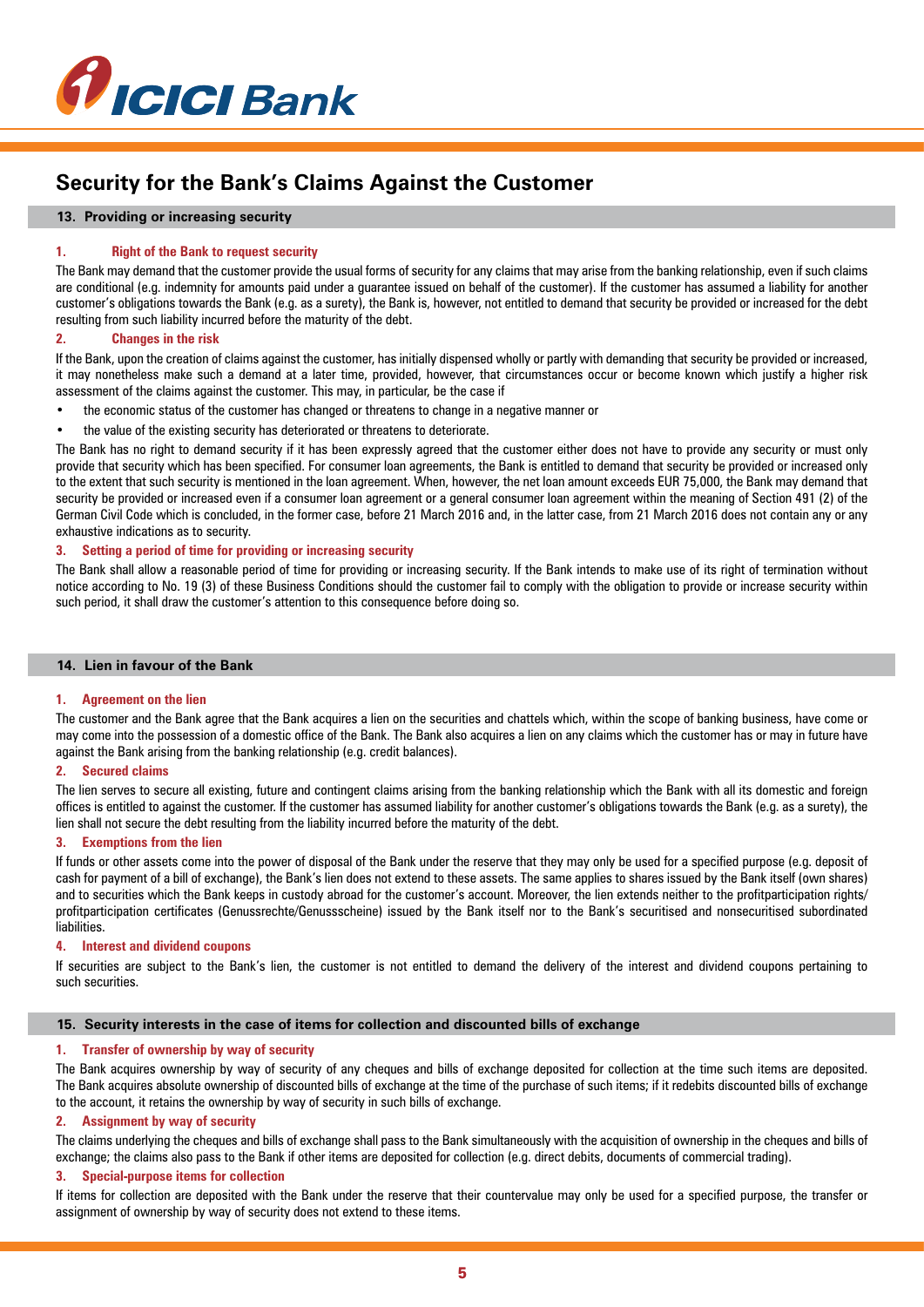

## **4. Secured claims of the Bank**

The ownership transferred or assigned by way of security serves to secure any claims which the Bank may be entitled to against the customer arising from the customer's current account when items are deposited for collection or arising as a consequence of the redebiting of unpaid items for collection or discounted bills of exchange. Upon request of the customer, the Bank retransfers to the customer the ownership by way of security of such items and of the claims that have passed to it if it does not, at the time of such request, have any claims against the customer that need to be secured or if it does not permit the customer to dispose of the countervalue of such items prior to their final payment.

## **16. Limitation of the claim to security and obligation to release**

#### **1. Cover limit**

The Bank may demand that security be provided or increased until the realisable value of all security corresponds to the total amount of all claims arising from the banking business relationship (cover limit).

#### **2. Release**

If the realisable value of all security exceeds the cover limit on a more than temporary basis, the Bank shall, at the customer's request, release security items as it may choose in the amount exceeding the cover limit; when selecting the security items to be released, the Bank shall take into account the legitimate concerns of the customer or of any third party having provided security for the customer's obligations. To this extent, the Bank is also obliged to execute orders of the customer relating to the items subject to the lien (e.g. sale of securities, repayment of savings deposits).3.Specialpurpose items for collection**.**

#### **3. Special agreements**

If assessment criteria for a specific security item other than the realisable value or another cover limit or another limit for the release of security have been agreed, these other criteria or limits shall apply.

## **17. Realisation of security**

#### **1. Option of the Bank**

If the Bank realises security, it may choose between several security items. When realising security and selecting the items to be realised, the Bank shall take into account the legitimate concerns of the customer and any third party who may have provided security for the obligations of the customer.

## **2. Credit entry for proceeds under turnover tax law**

If the transaction of realisation is subject to turnover tax, the Bank shall provide the customer with a credit entry for the proceeds, such entry being deemed to serve as invoice for the supply of the item given as security and meeting the requirements of turnover tax law (Umsatzsteuerrecht).

## **Termination**

## **18. Termination rights of the customer**

#### **1. Right of termination at any time**

Unless the Bank and the customer have agreed a term or a diverging termination provision, the customer may at any time, without notice, terminate the business relationship as a whole or particular business relations (e.g. a chequing agreement).

## **2. Termination for reasonable cause**

If the Bank and the customer have agreed a term or a diverging termination provision for a particular business relation, such relation may only be terminated without notice if there is reasonable cause therefor which makes it unacceptable to the customer to continue it, also after giving consideration to the legitimate concerns of the Bank.

#### **3. Statutory termination rights**

Statutory termination rights shall not be affected.

#### **19. Termination rights of the Bank**

## **1. Termination upon notice**

Upon observing a reasonable period of notice, the Bank may at any time terminate the business relationship as a whole or particular business relations for which neither a term nor a diverging termination provision has been agreed (e.g. the chequing agreement authorizing the use of cheque forms). In determining the period of notice, the Bank shall take into account the legitimate concerns of the customer. The minimum termination notice for a payment services framework contract (e.g. current account or card contract) and a securities account shall be two months.

#### **2. Termination of loans with no fixed term**

Loans and loan commitments for which neither a fixed term nor a diverging termination provision has been agreed may be terminated at any time by the Bank without notice. When exercising this right of termination, the Bank shall give due consideration to the legitimate concerns of the customer.

Where the German Civil Code contains specific provisions for the termination of a consumer loan agreement, the Bank may only terminate the agreement as provided therein.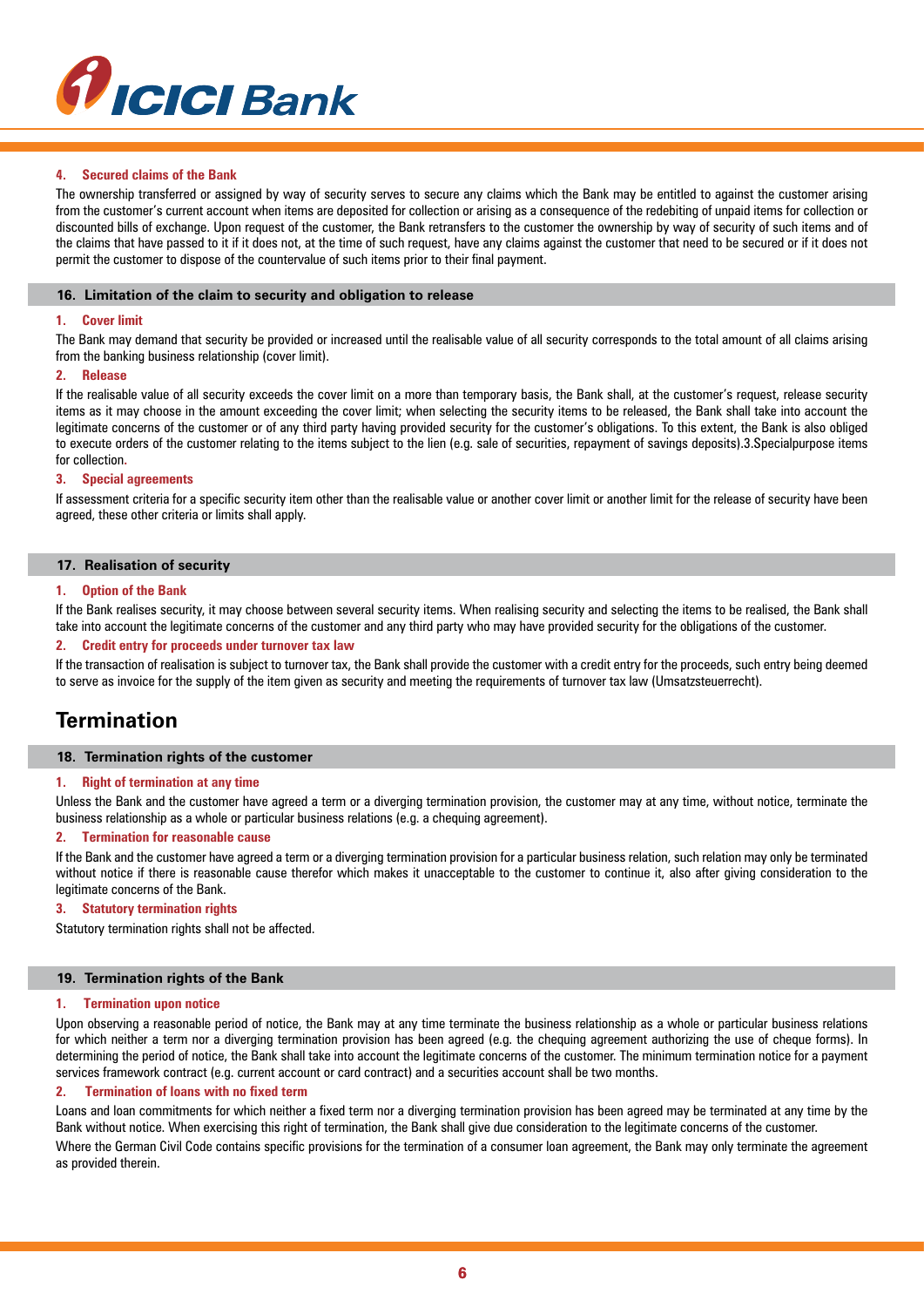

## **3. Termination for reasonable cause without notice**

Termination of the business relationship as a whole or of particular business relations without notice is permitted if there is reasonable cause which makes it unacceptable to the Bank to continue the business relations, also after having given consideration to the legitimate concerns of the customer. Reasonable cause is given in particular

- if the customer has made incorrect statements as to the customer's financial status, provided such statements were of significant importance for the Bank's decision concerning the granting of credit or other operations involving risks for the Bank (e.g. the delivery of a payment card); for consumer loans, this shall only apply if the customer has knowingly withheld or falsified information of relevance for assessing creditworthiness and this has led to a faulty assessment of creditworthiness, or
- if a substantial deterioration in the customer's financial status or in the value of security occurs or threatens to occur, jeopardizing the repayment of a loan or the discharge of any other obligation towards the Bank even if security provided therefor is realised, or
- if the customer fails to comply, within the required period of time allowed by the Bank, with the obligation to provide or increase security according to No. 13 (2) of these Business Conditions or to the provisions of some other agreement.

If reasonable cause is given due to the breach of a contractual obligation, termination shall only be permitted after expiry, without result, of a reasonable period of time fixed for corrective action by the customer or after a warning to the customer has proved unsuccessful, unless this proviso can be dispensed with owing to the special features of a particular case (Section 323 (2) and (3) of the German Civil Code).

## **4. Termination of consumer loan agreements in the event of default**

Where the German Civil Code contains specific provisions for the termination of a consumer loan agreement subsequent to repayment default, the Bank may only terminate the agreement as provided therein.

#### **5. Termination of a basic account agreement**

The Bank may only terminate a basic account agreement in accordance with the arrangements concluded between the Bank and the customer on the basis of the German Payment Accounts Act (Zahlungskontengesetz) and with the provisions of the German Payment Accounts Act.

#### **6. Settlement following termination**

In the event of termination without notice, the Bank shall allow the customer a reasonable period of time for settlement (in particular for the repayment of a loan), unless it is necessary to attend immediately thereto (e.g. the return of cheque forms following termination of a chequing agreement).

# **Protection of Deposits**

## **20. Deposit Protection Fund**

#### **1. Scope of protection**

The Bank is a member of the Deposit Protection Fund of the Association of German Banks (Einlagensicherungsfonds des Bundes verbandes deutscher Banken e.V.). In accordance with its Bylaws subject to the exceptions provided for therein the Deposit Protection Fund protects deposits, i.e. credit balances which result from funds left in an account or from temporary situations deriving from banking transactions and which the Bank is required to repay under the conditions applicable.

Not protected are, inter alia, deposits forming part of the Bank's own funds, liabilities from bearer and order bonds, as well as deposits of credit institutions within the meaning of Article 4 (1), point (1) of Regulation (EU) No. 575/2013, financial institutions within the meaning of Article 4 (1), point (26) of Regulation (EU) No. 575/2013, investment firms within the meaning of Article 4 (1), point (1) of Directive 2004/39/EC and central, regional and local authorities.

Deposits of creditors other than natural persons and foundations with legal capacity are only protected if

- i. the deposit is not a liability from a registered bond or a promissory note and
- ii. the term of the deposit is not more than 18 months. Deposits that already existed before 1 January 2020 shall not be subject to this limitation of term. After 31 December 2019, the 'grandfathered' status pursuant to the preceding sentence shall cease to apply as soon as the deposit in question falls due, can be terminated or otherwise reclaimed, or if the deposit is transferred by way of individual or universal succession in title.

Liabilities of banks that already existed before 1 October 2017 are protected in accordance with and under the conditions laid down in the provisions of the By laws of the Deposit Protection Fund applying until 1 October 2017. After 30 September 2017, the 'grandfathered' status pursuant to the preceding sentence shall cease to apply as soon as the liability in question falls due, can be terminated or otherwise reclaimed, or if the liability is transferred by way of individual or universal succession in title.

## **2. Protection ceilings**

The protection ceiling for each creditor is, until 31 December 2019, 20%, until 31 December 2024, 15%, and, as of 1 January 2025, 8.75% of the Bank's own funds within the meaning of Article 72 of Regulation (EU) No. 575/2013 used for deposit protection purposes. Deposits established or renewed after 31 December 2011 shall be subject to the respective new protection ceilings as of the aforementioned dates, irrespective of the time when the deposits are established. Deposits established before 31 December 2011 shall be subject to the old protection ceilings until maturity or until the next possible termination date.

This protection ceiling shall be notified to the customer by the Bank on request. It is also available on the internet at www.bankenverband.de

#### **3. Validity of the Bylaws of the Deposit Protection Fund**

Further details of protection are contained in Section 6 of the Bylaws of the Deposit Protection Fund, which are available on request.

#### **4. Transfer of claims**

To the extent that the Deposit Protection Fund or its mandatory makes payments to a customer, the respective amount of the customer's claims against the Bank, together with all subsidiary rights, shall be transferred simultaneously to the Deposit Protection Fund.